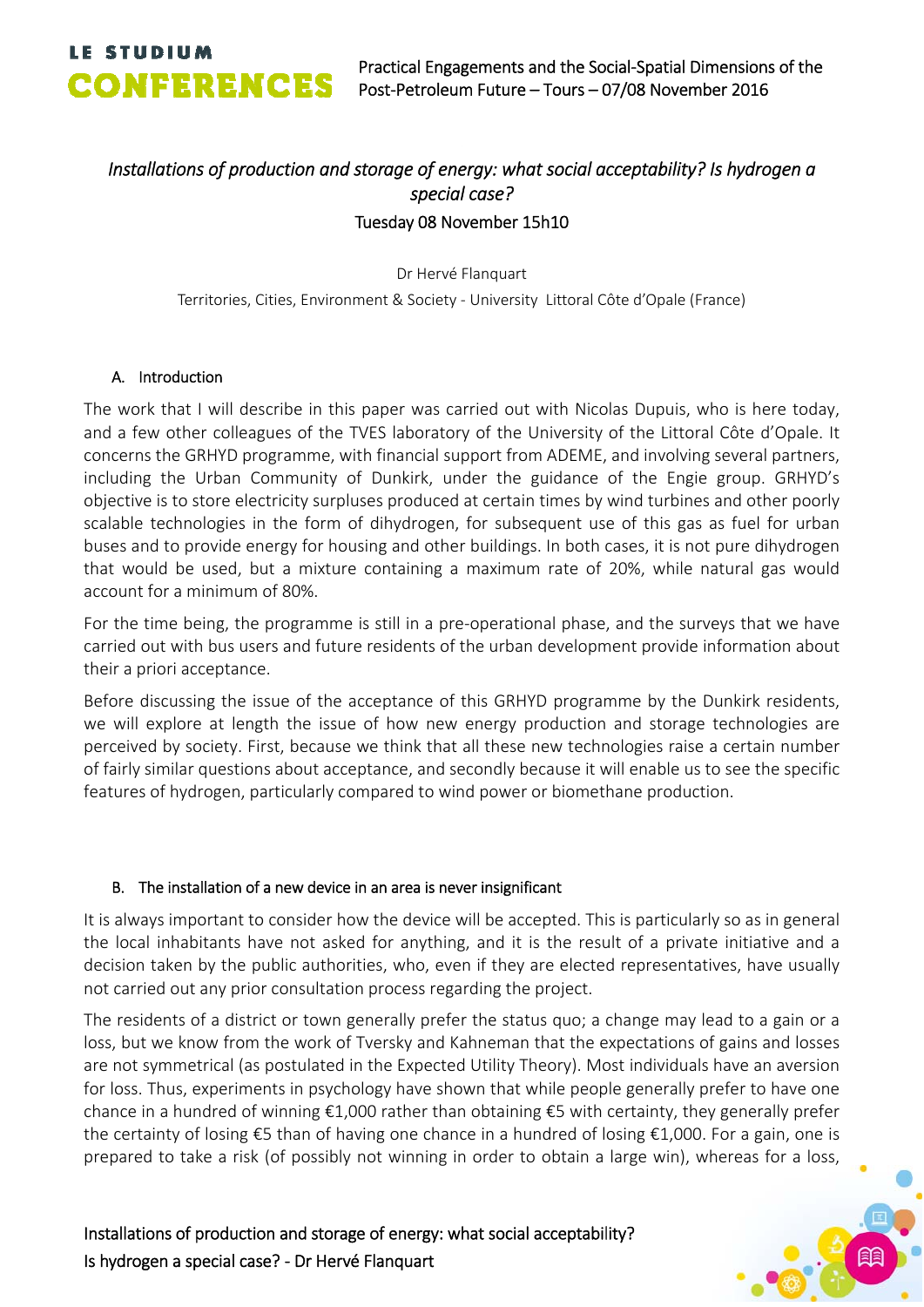## **LE STUDIUM**<br>Practical Engagements and the Social-Spatial Dimensions of the<br>Post-Petroleum Future – Tours – 07/08 November 2016 Post‐Petroleum Future – Tours – 07/08 November 2016

one is much more cautious (preferring a definite small loss to a large loss, even if the probability is very low).

Applied to our problem, in other words the installation of a new technology or a new energy production or storage site, that means that if the inhabitants think there is a likelihood, however small, that it will cause significant damage, they will want to avert the risk, even if this means that they are certain to "lose" a little – the time and energy spent fighting the project. In some way, it is as if the residents said: "we know what we've got, we know our present environment, it suits us, so even if the new installation has only a slight chance of harming it, it's better not to take that risk and oppose it".

### C. This raises the question of the acceptance of the new technology and the device.

Many sociologists and other researchers in the social sciences reject the term "NIMBY" to describe the local residents' refusal of the new device, considering it to be pejorative. They also often reject the term "acceptance", on the grounds that it is taken from the discourse of the project developer. It thus betrays their objective, namely to find ways of making the inhabitants accept what they spontaneously refuse, which in some way is not acceptable to them. There is even the idea among researchers that treating this resistance as NIMBYism is to claim that the inhabitants have an irrational view of the issue. However, this rejection of the expressions "social acceptance" and "NIMBYism" does not seem to me to be justified.

We will look first at the question of the rationality of the nimbyists' arguments. We cannot say that nimbyist inhabitants are irrational. First of all, some at least of the risks and disturbances that they highlight well and truly exist: wind turbines, either onshore or offshore, have an impact on the landscape that can be considered negative; hydrogen is an explosive gas, which has already caused fatal accidents; biogas installations can be smelly and noisy, etc. Moreover, the people who oppose new installations remember episodes when the technologies that had been declared safe and inoffensive eventually proved to be harmful, if not downright dangerous. A prime example is that of asbestos, that "miracle" substance that turned out to cause many health hazards. Finally, even if some dangers highlighted by the opponents are imaginary, they are nonetheless perceived (wrongly) as such and must be taken into account. For those who believe it, an objectively non‐existent danger constitutes a good reason (Boudon) for opposition. The nocebo effect exists; even if it is a figment of the imagination, its effects are real.

Turning now to the question of legitimacy, linked to that of rationality. For the social sciences researchers mentioned above, saying that opponents to a project are motivated by nimbyism is a total denial of the legitimacy of their position. On the contrary, it is perfectly legitimate for inhabitants to defend their immediate environment, which is directly perceptible to their five senses. Nobody wants to see a threat to a place where they feel safe, to put up with a new negative visual, olfactory or other nuisance in an environment where these probably already existed but were generally well accepted.

The conflicts arising from projects to install or develop technologies whose aim is to produce or use less carbon‐intensive sources of energy thus often lead to a clash between two legitimate authorities. First, the public authorities, who, because that is their role, implement or promote the

Installations of production and storage of energy: what social acceptability? Is hydrogen a special case? ‐ Dr Hervé Flanquart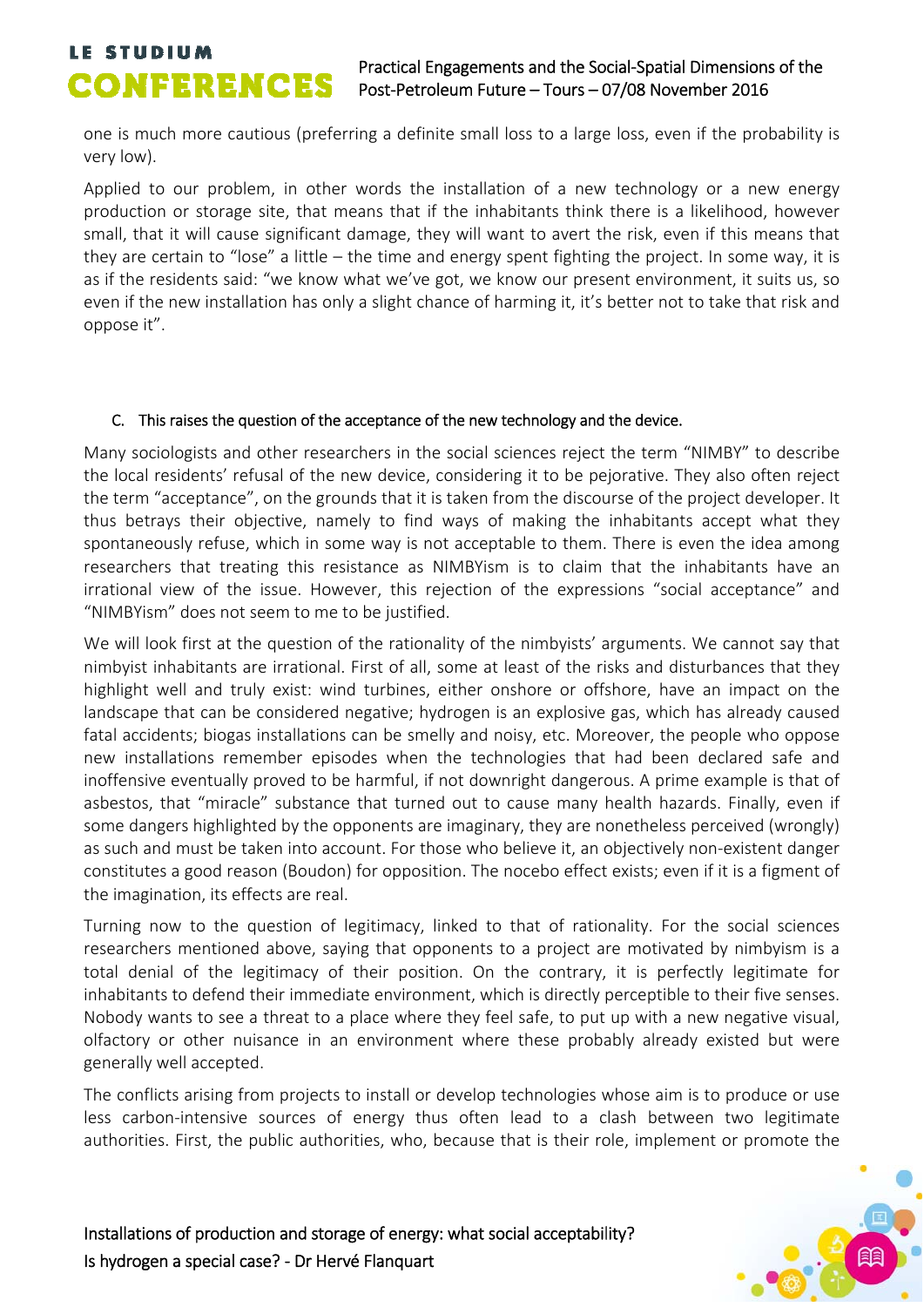## **LE STUDIUM**<br>Practical Engagements and the Social-Spatial Dimensions of the<br>Post-Petroleum Euture – Tours – 07/08 November 2016 Post‐Petroleum Future – Tours – 07/08 November 2016

development of these technologies, even if it means upsetting the equilibrium in certain areas, and secondly the local residents, who, for the reasons described above, defend their living environment.

It is thus one argument against another. For the project developers, it is the overall interest of the country, or even of the whole planet, that is at stake; for the local residents, it is their right to live in a pleasant environment, and not to see the destruction of the environment in which they chose, in the more or less distant past, to settle. Moreover, in addition to the disturbances and new threats to their environment, for residents who own their property (main residence or holiday home) there is the issue of the effect on the value of their property.

People who are not directly involved may consider that it is selfish to defend one's own turf, wellbeing and personal capital against the general well‐being and future of the planet, but the residents respond that the issue is so huge that the local project won't make the slightest difference. Its impact will be tiny, and they never suggested that the project shouldn't be developed elsewhere, for example close to the homes of those who accuse them of being selfish! The NIMBY syndrome does not thus involve on the one hand those who have a completely legitimate claim, and on the other, those who have none.

Two legitimate authorities, at different scales, clash, and if the political authorities (essentially national, those who signed international climate change agreements, e.g. COP 21) decide to impose something that displeases the local residents, they can do so without denying the legitimacy of their interests. The general interest simply imposes that some people are losers.

## D. The factors influencing social/local acceptance

When comparing the resistance to different technologies and installations of energy production and use, we can observe that they are not all rejected to the same extent. The most hostile reactions are to wind turbines and methanation installations. A simple search on the Internet shows that the organisations opposed to wind turbines and then those opposed to methanation installations are the most numerous, particularly in France. Hydrogen technologies, admittedly still rare, are generally better accepted.

To understand these differences, we need to return to an issue raised at the beginning of this paper, namely how the installation of this new device is perceived locally, and in what way and to what extent it changes the living environment and lifestyle of the residents.

The best way is through the concept of social representation (Moscovici). The inhabitants of an area have a representation of what it is, of its main features. This representation is constructed on the basis of their everyday life in the area, what they see, hear and feel, and their relationships with the other inhabitants. Discussions occur, which confirm or modify each person's spontaneous impressions. The greater the (negative) discrepancy between the new installation or technology and this more‐or‐less convergent representation, the greater the probability that it will be rejected or simply contested. The opponents to on‐shore or offshore wind farms make no mistake when they use photomontages on their web‐sites or in their tracts, which aim to show that the pylons and blades dominate the familiar landscape by their height.

If the literature on the subject is to be believed, there are several ways of making the new installation less outlandish. Studies show that a consultation process carried out well in advance of the project can enhance the social acceptability of the project. However, this is difficult to prove, as

Installations of production and storage of energy: what social acceptability? Is hydrogen a special case? ‐ Dr Hervé Flanquart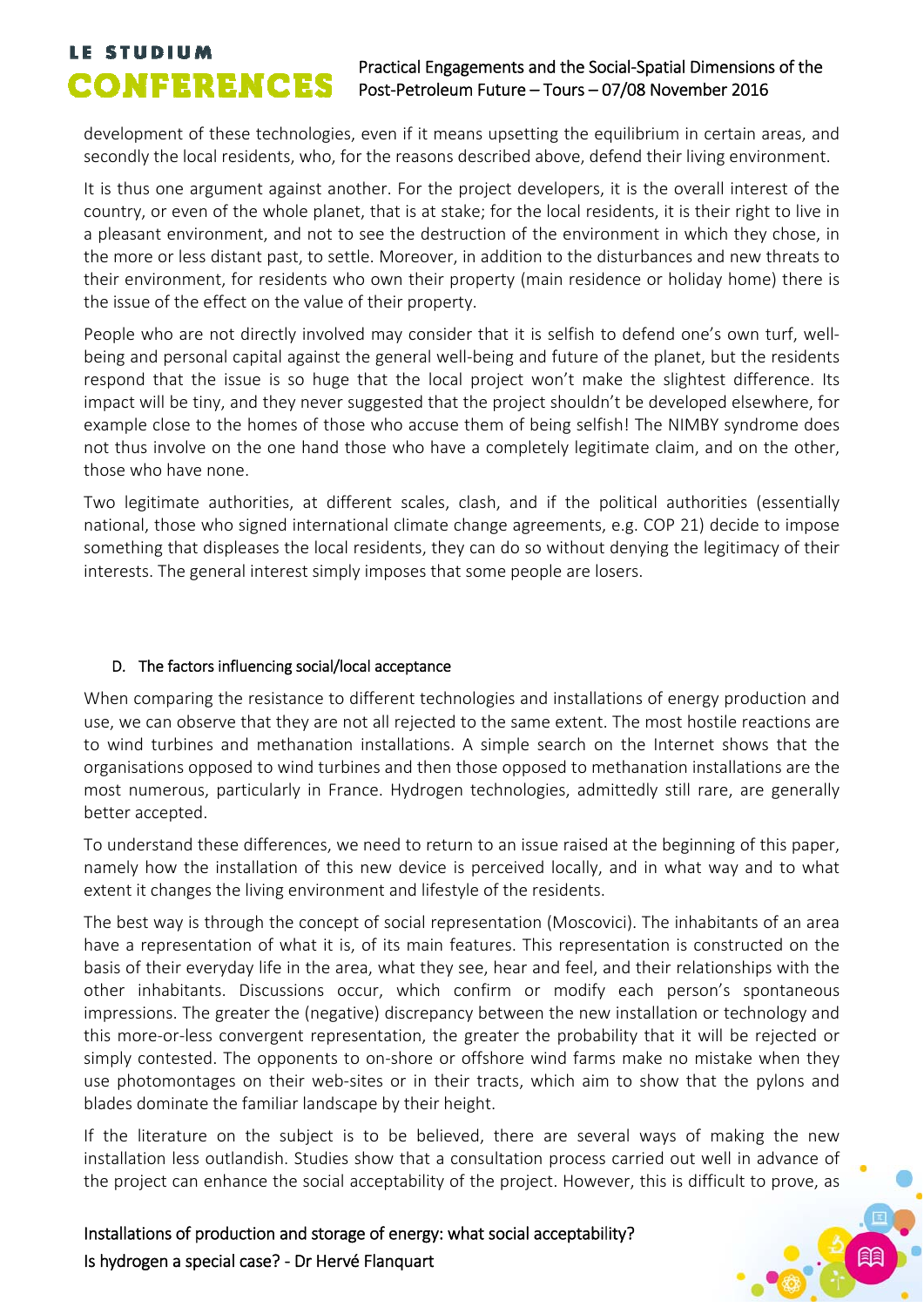## **LE STUDIUM**<br>Practical Engagements and the Social-Spatial Dimensions of the<br>Post-Petroleum Euture – Tours – 07/08 November 2016 Post‐Petroleum Future – Tours – 07/08 November 2016

it would require comparing projects that are exactly identical in all aspects (size of the installation or experiment, type of landscape, population, economic or social context, etc.), and that the consultation processes occurred at a similar moment. Which is, of course, impossible. Making the residents participate in the project is a way of familiarising them with it, so that they find it less disturbing for their environment, less intrusive.

Another way of working on the effects of the intrusion into the everyday world of residents is to allow them to participate in the financial plan, and hence in the future profits. Otherwise, the residents have the feeling that the project developer – who is moreover easily suspected of being motivated only by financial interest – is the only one to gain. The risks and negative impacts are for us, the profit for the others. Demonstrating that the environment and the planet as a whole will benefit is not enough to convince them, as mentioned above. But here again, it is difficult to say what concrete effects an economic participatory venture will have on acceptance, for the same reasons as for the consultation process. Belgium obliges wind farm project developers to open up their capital to local authorities and local residents in order to involve them more and make them more receptive, but the results of this statutory innovation are still unclear.

Regarding the disquieting character of the installation, what is important is not that the threat is real, but that it is perceived as such. It is not the reality that counts, but the residents' perception of it. The way of communicating can have a negative impact on acceptance, for example, if the style is domineering, if the terms used are too technical, if the project is presented as being too far advanced, without any margin for negotiation, etc.

## E. Acceptance of hydrogen and more specifically the GRHYD project

First of all, as mentioned above, we are still in a pre-operational stage of the two components of the project: urban buses and the urban development including social housing, private housing and a hospital.

The fuel that would be used in the buses would be a mixture of 80% natural gas and 20% hydrogen. The mixture for housing and the hospital would have a lower proportion of hydrogen, initially about 5 to 6%.

The field survey carried out among 600 urban bus passengers indicates that they know little about hydrogen, but show good acceptance of the use of a mixture of natural gas and dihydrogen as a fuel. Only 11% could remember an accident linked to the use of hydrogen, and amongst those, a good third (27 out of 74) mentioned the Hindenburg airship disaster (New Jersey, 1937).

With regard to the urban development, things are somewhat different. We asked the bus users what they thought about living in a house supplied with a mixture of natural gas and dihydrogen, and while only 9% declared that they would not spontaneously get into a bus using this mixture, 35% said that they would refuse to live in a house with the same supply (19% expressed no opinion). There is a difference between encountering a worrying element during a bus journey and allowing it into one's home. The home is a sanctuary, and safety is one of its essential qualities.

Furthermore, future residents of the urban development and people living nearby were questioned, this time using semi‐structure interviews. This time, we observed good acceptance of the natural gas/dihydrogen mixture, the greatest reticence being by people who had never used gas for heating and were in general reticent about its use, whatever its composition. What did pose a problem was

Installations of production and storage of energy: what social acceptability? Is hydrogen a special case? ‐ Dr Hervé Flanquart